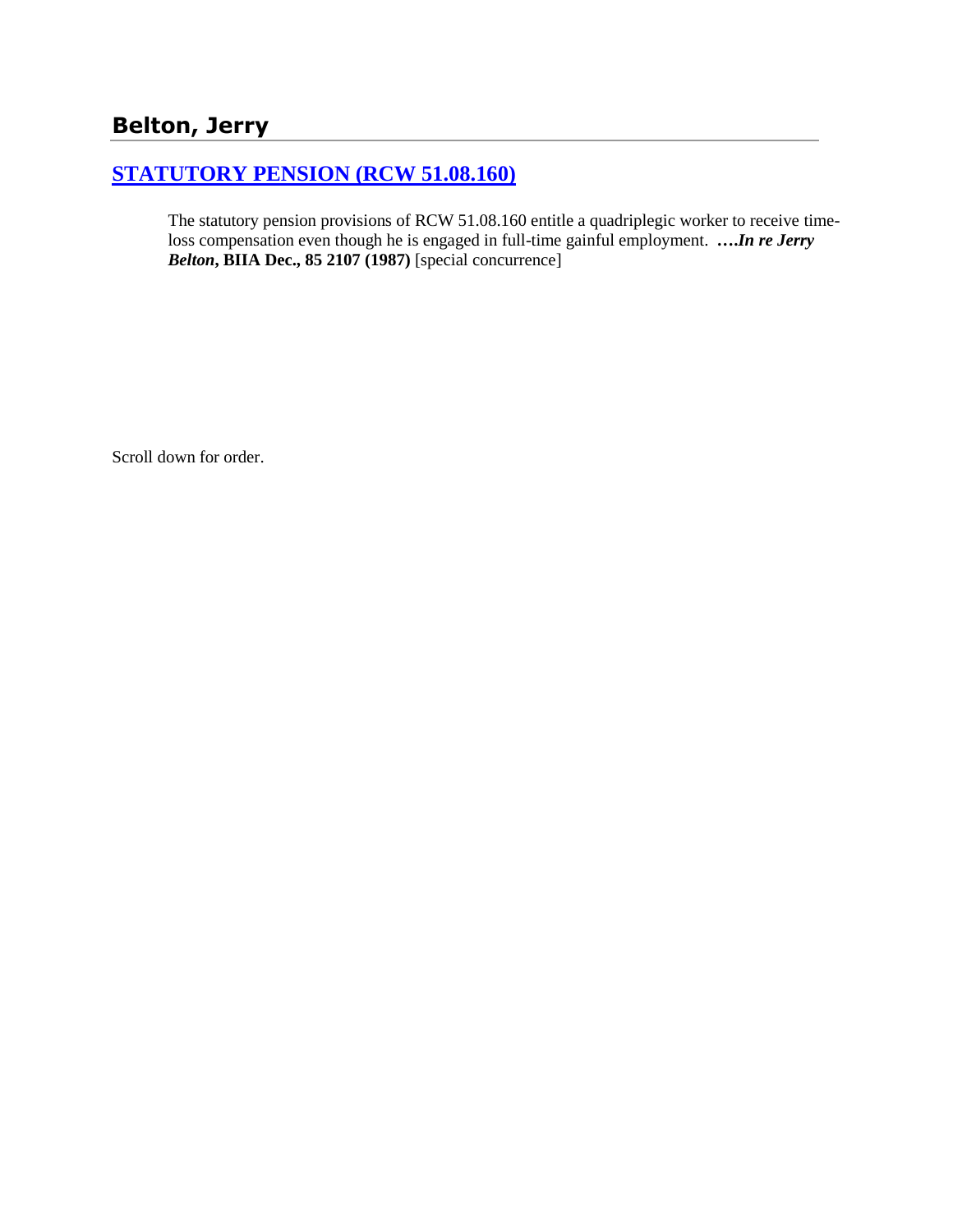### **BEFORE THE BOARD OF INDUSTRIAL INSURANCE APPEALS**

#### **STATE OF WASHINGTON**

2 **In Re: JERRY T. BELTON ) DOCKET NO. 85 2107**

5 **)**

4 **CLAIM NO. H-202360 ) DECISION AND ORDER**

7 APPEARANCES:

9 Claimant, Jerry T. Belton, by 10 Goodwin, Grutz & Scott, per 11 Jay C. Kinney 13 Employer, Belton Fabricating & Construction, by 14 None

16 Department of Labor and Industries, by 17 The Attorney General, per 18 **David Swan and John Wasberg, Assistants** 

 This is an appeal filed by the claimant on August 30, 1985 from an order of the Department of Labor and Industries dated July 10, 1985 which denied his request for total temporary disability benefits on the basis that the claimant's employment and the character of his injury 24 did not qualify him for temporary total disability benefits pursuant to 25 | RCW 51.08.160 and RCW 51.32.090. Reversed and Remanded.

### 26 DECISION

27 Pursuant to RCW 51.52.104 and RCW 51.52.106, this matter is before 28 the Board for review and decision on a timely Petition for Review filed 29 by the Department of Labor and Industries to a Proposed Decision and 30 | Order issued on July 7, 1986 in which the order of the Department dated 31 July 10, 1985 was reversed, and the claim remanded to the Department 32 with instructions to pay the claimant temporary total disability

 $2 - 13 - 87$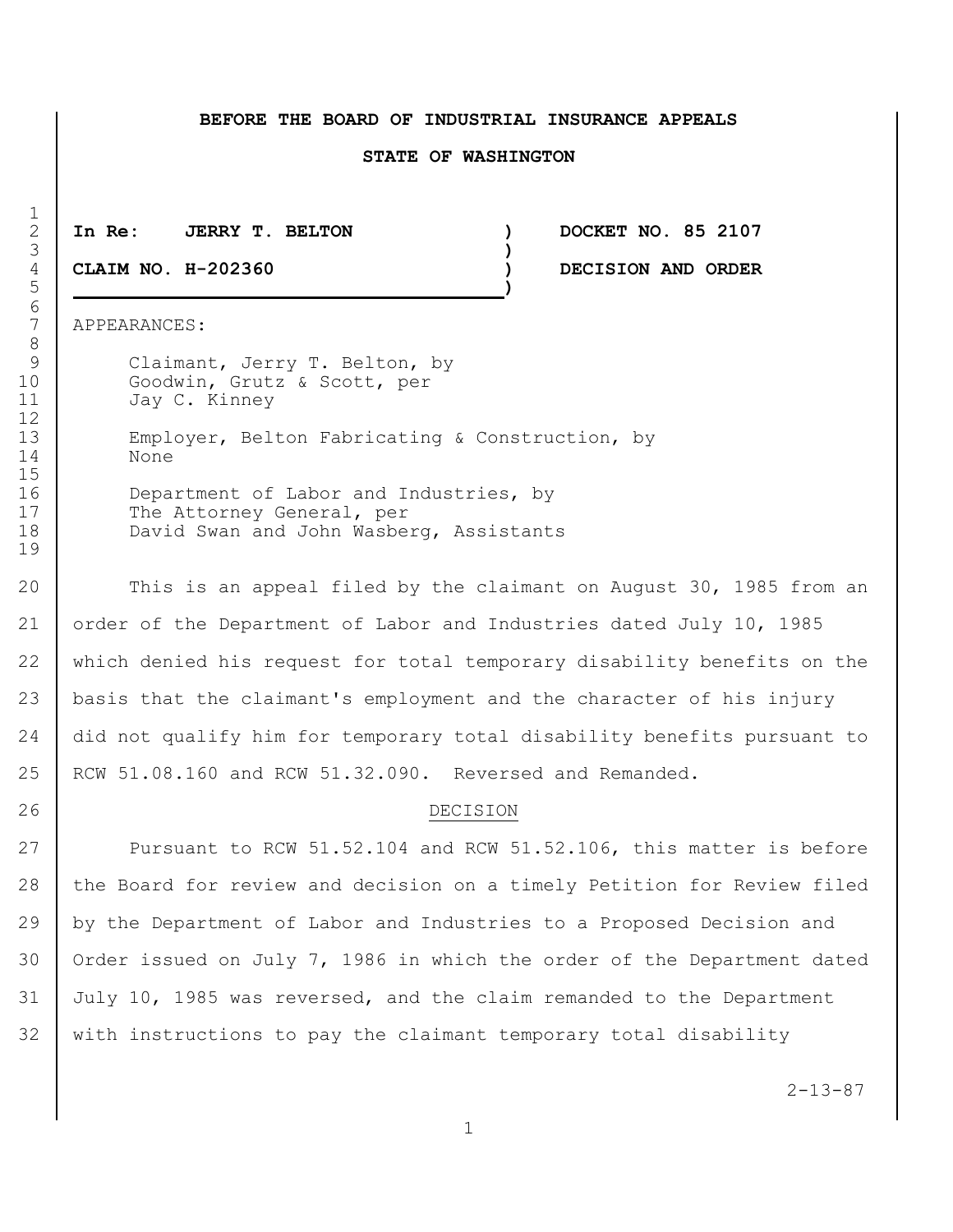1 | compensation for the period June 3, 1983 through July 10, 1985 and 2 thereafter until such time as medical evidence establishes that all the 3 claimant's conditions causally related to his quadriplegia are fixed 4 and stable.

5 The Board has reviewed the evidentiary rulings in the record of 6 proceedings and finds that no prejudicial error was committed and said 7 | rulings are hereby affirmed.

8 The issues presented by this appeal and the evidence presented by 9 the parties are adequately set forth in the Proposed Decision and 10 | Order.

11 The Proposed Decision and Order reversed the Department's denial 12 of time loss benefits and ordered that temporary total disability 13 compensation continue to be paid to the claimant from the date when 14 such benefits had previously been terminated by the Department. The 15 Department's Petition for Review challenges the continuation of total 16 disability compensation because claimant had resumed continuous gainful 17 employment. Thus, the question raised for our review is whether this 18 quadriplegic claimant is entitled to total disability compensation as a 19 | matter of law, regardless of his return to regular gainful employment.

20 After consideration of the Proposed Decision and Order, the 21 Department's Petition for Review filed thereto, and the claimant's 22 reply to the Department's petition, and a careful review of the entire 23 record before us, we are persuaded that the Proposed Decision and Order 24 is supported by the preponderance of the evidence and is correct as a 25 matter of law.

26 With the exception of the following corrections to dates, the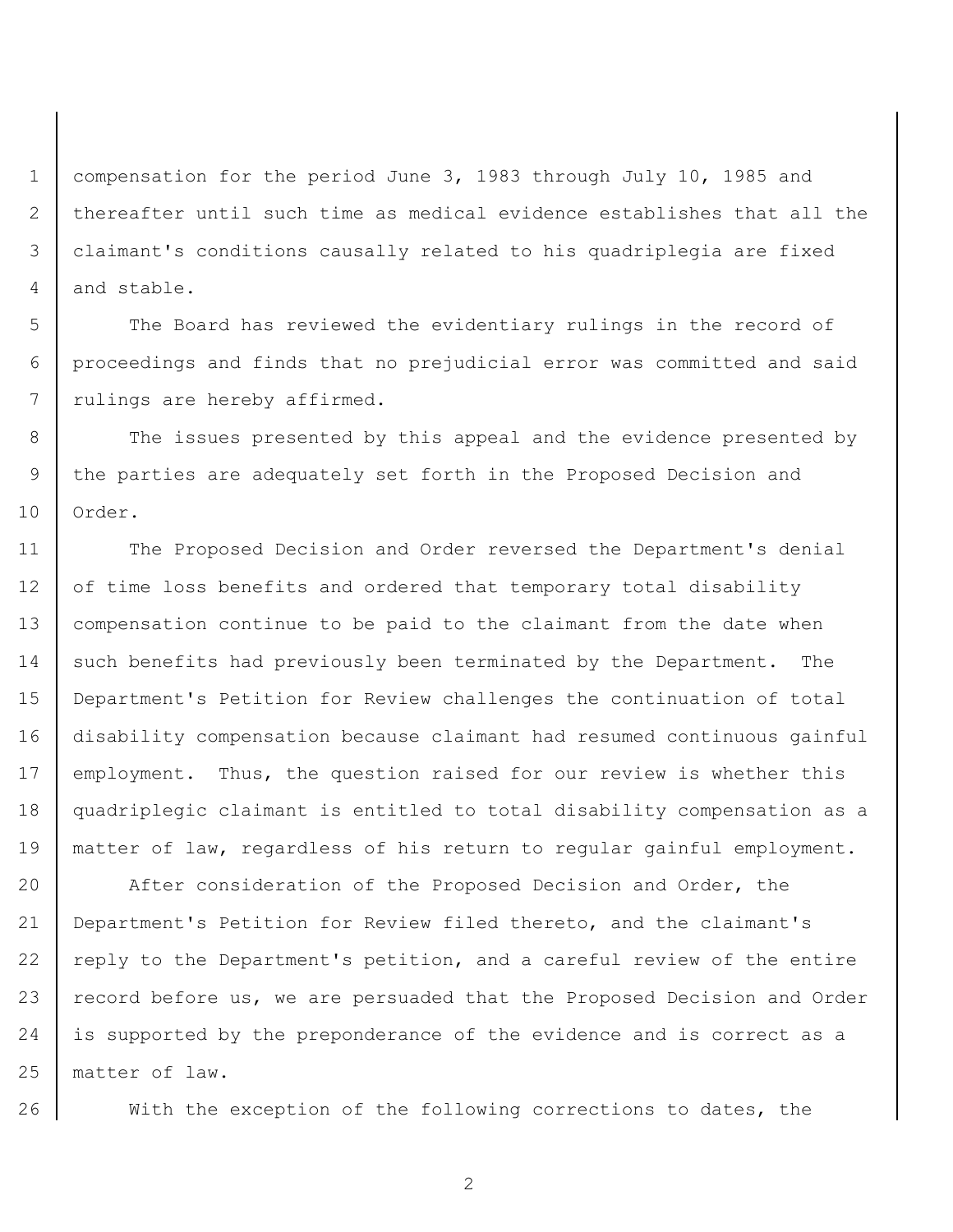| $\mathbf{1}$                        | proposed Findings, Conclusions and Order are hereby adopted as this             |
|-------------------------------------|---------------------------------------------------------------------------------|
| $\mathbf{2}$                        | Board's final Findings, Conclusions and Order and are incorporated              |
| 3                                   | herein by this reference. Findings of Fact 5 and 7, and Conclusions             |
| 4                                   | of Law 2 and 4 are corrected so that the beginning date of the period           |
| 5                                   | in issue is consistently shown as June 6, 1983; instead of June 3, 1983         |
| 6                                   | and June 3, 1985 in Finding 5; June 3, 1985 in Finding 7; June 3, 1985          |
| 7                                   | in Conclusion 2; and June 3, 1983 in Conclusion 4.                              |
| 8                                   | It is so ORDERED.                                                               |
| $\mathcal{G}$<br>10<br>11<br>$12\,$ | Dated this 13th day of February, 1987.<br>BOARD OF INDUSTRIAL INSURANCE APPEALS |
| 13                                  | /s/                                                                             |
| 14                                  | GARY B. WIGGS<br>Chairperson                                                    |
| 15                                  |                                                                                 |
| 16                                  |                                                                                 |
| $17\,$                              | /s/                                                                             |
| 18                                  | FRANK E. FENNERTY, JR.<br>Member                                                |
| 19                                  |                                                                                 |
| 20<br>21                            | /s/                                                                             |
| 22                                  | PHILLIP T. BORK<br>Member                                                       |
| 23                                  |                                                                                 |
| 24                                  |                                                                                 |
| 25                                  |                                                                                 |
| 26                                  |                                                                                 |
| 27                                  |                                                                                 |
| 28                                  |                                                                                 |
| 29                                  |                                                                                 |
| 30                                  |                                                                                 |
| 31                                  | SPECIAL CONCURRING STATEMENT                                                    |
| 32                                  |                                                                                 |
| 33                                  | I have signed the foregoing Decision because I concur in the                    |
| 34                                  | ultimate requirement of continuing this quadriplegic claimant on total          |
| 35                                  | disability compensation even though he has resumed regular gainful              |
| 36                                  | employment.                                                                     |
|                                     |                                                                                 |
| 37                                  | Both parties herein agree, and the record affirmatively                         |
|                                     |                                                                                 |

 $\mathsf{l}$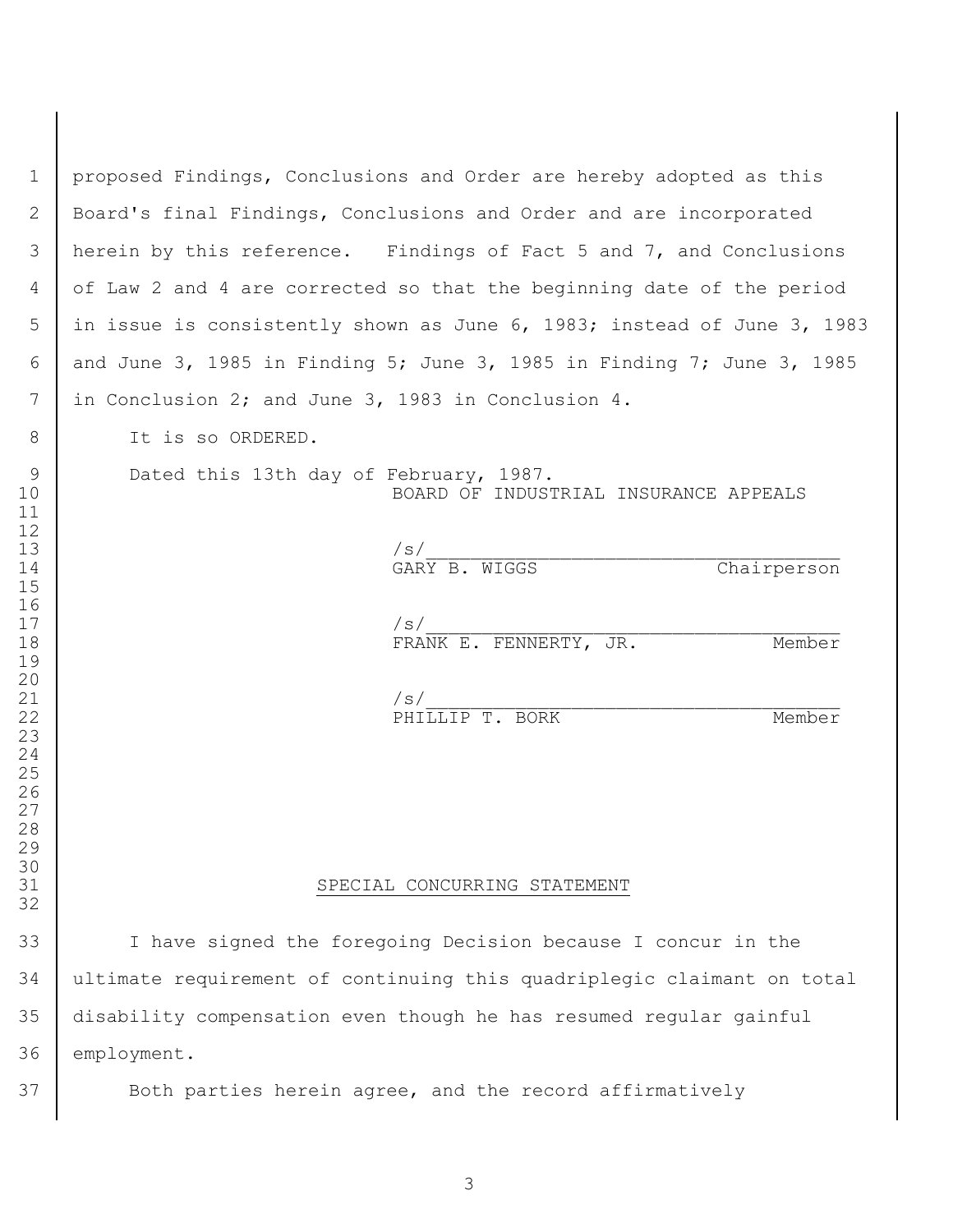establishes that it has been the Department's long-standing policy, 2 that claimants must be paid total disability compensation for industrially-caused amputation of both legs, of both arms, of one leg and one arm, or total loss of eyesight, regardless of the claimant's ability to still carry on substantial gainful employment; and this compensation is paid whether such statutorily-mandated total disability has the status of permanent total disability because the claimant's condition is fixed and stable, or whether it has the status of temporary total disability because treatment is still required and medical stabilization has not been reached.

11 The basic issue is whether this same mandatory total disability 12 status should ever be applied to the condition of "paralysis" which is 13 also listed in the statutory definition. See RCW 51.08.160. The 14 Department argues that it should not, because paralysis can cover a 15 | range of disability from minor loss of function in only a small portion 16 of the body, all the way to quadriplegia with virtually complete loss 17 of control over all physical bodily functions. The Department 18 expresses the fear that carrying the result reached here to its 19 "logical extreme" would produce total disability benefits for all 20 injured workers with any sort of paralysis, even where it is a minor 21 loss of function and even where they have resumed regular gainful 22 employment.

23 In my view, this is a groundless fear, and this case provides for 24 the sharply limiting rationale to be properly applied. This claimant 25 does not have paralysis involving minor loss of function in a portion 26 | of the body. He has complete loss of motion, sensation, and control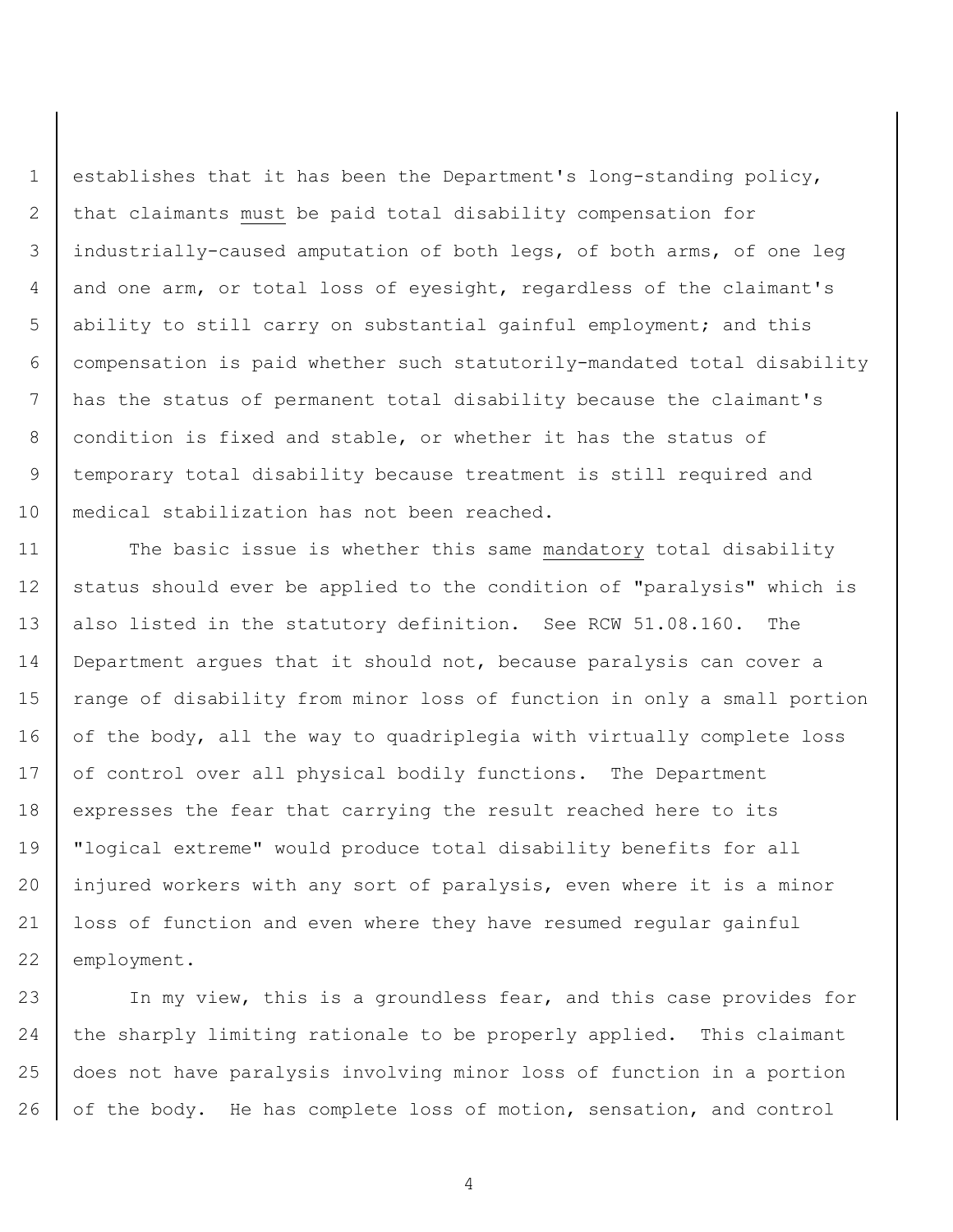over bodily functions due to severance of the spinal cord at T-4, from that level (approximately the armpits) downward, and he also has marked weakness and partial paralysis in the arms and considerable diminished finger dexterity due to a syrinx, or post-traumatic degenerative swelling, in the cervical spinal cord upward from T-4. He is, for all practical physical purposes, a quadriplegic, permanently wheelchair-bound, and has and will have need for treatment for other 8 | medical complications of his quadriplegia.

9 Is Mr Belton's condition of quadriplegia a disability constituting 10 | "paralysis" within the intent of that word in RCW 51.08.160? Yes, it 11 is. The statute makes a presumption of total disability as a matter 12 of law for double amputations, and total blindness, and the Department 13 | agrees with this conclusion. The statute also makes such conclusive 14 presumption for "paralysis", (see Fochtman v. Department of Labor and 15 Industries, 12 Wn. App. 286 (1972), at page 288) and proper application 16 of this presumption requires definition of this term in the context of 17 its inclusion in the statute along with those other readily 18 ascertainable and obviously very severe disabilities.

19 While "paralysis" has one definition of "partial . . . loss, or 20 temporary interruption, of a function, especially of voluntary motion 21 or of sensation in some part  $\ldots$  of the body," there is another more 22 | appropriate definition of the word: 23 | "A condition of helpless inactivity or of inability to act."

26 | And to "paralyze" is to "bring into a condition of helpless inactivity; 27 make ineffective or powerless." Webster's New World Dictionary, 2nd

24 25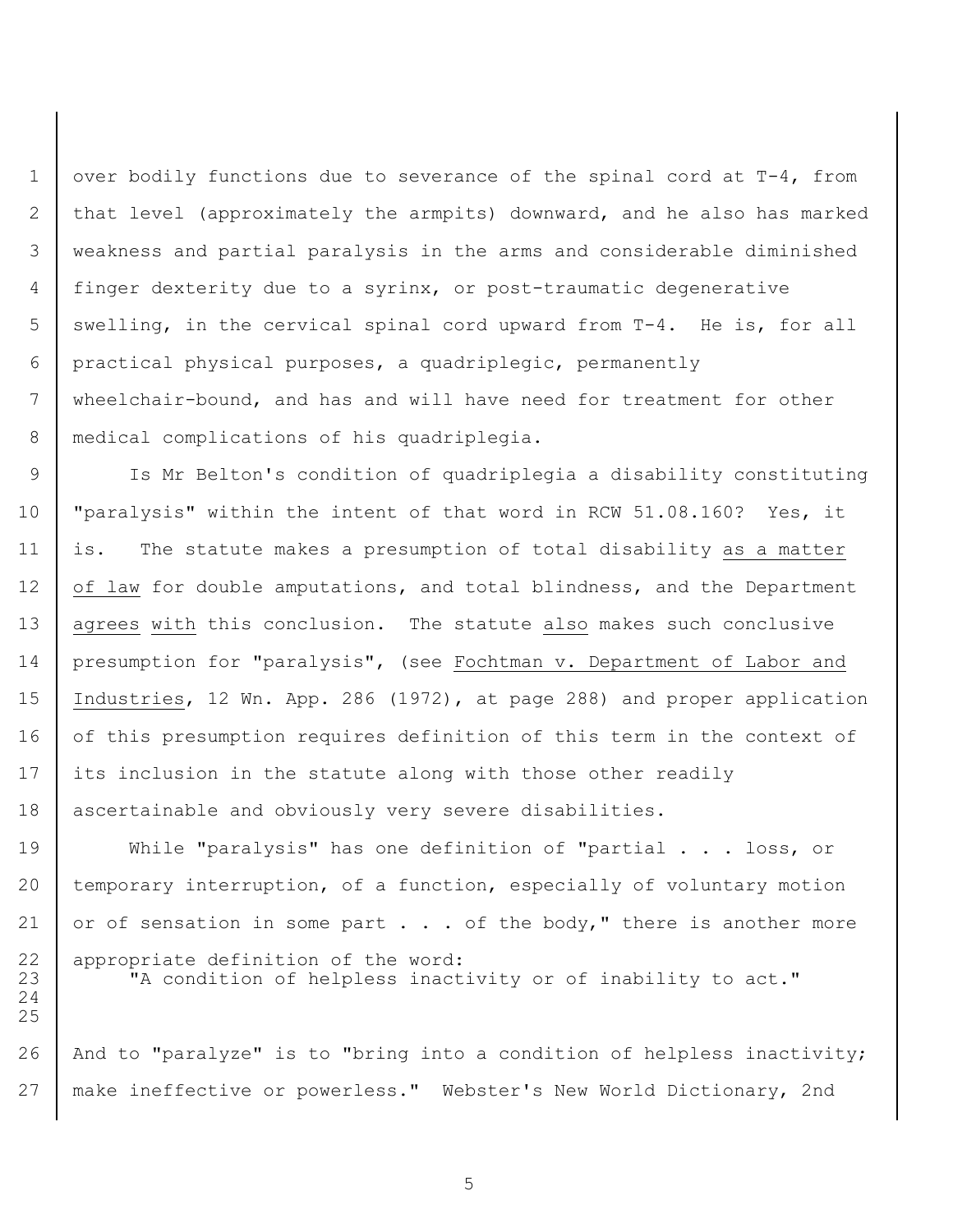College Ed. To this writer, and certainly within normal usage of the general public, generally, this is the more commonly understood definition. It is eminently reasonable to also attribute such a meaning to the legislature, in aligning the word with the other obvious and readily understood total disabilities made mandatory by law. Limiting of "paralysis" to such crippling inability or powerless condition seems to me to be in accord with the extremely limited nature 8 of these "statutory" total disability cases. In my opinion, this claimant's quadriplegia, about as severe a condition of being physically paralyzed as possible, with permanent consignment to solely getting around by wheel-chair, does meet this definition of paralysis 12 within the intent of the statute. When people talk of a person being paralyzed, it is precisely the severe disability of Mr. Belton which is 14 envisioned.

**Fortunately for Mr. Belton, his mental faculties were not harmed** 16 by his industrial injury, and he has used his brain power to obtain a college education, and subsequently a regular professional-type job 18 with an understanding employer. Some double amputees and blind persons made so disabled by industrial injuries have been able to do 20 the same. They are still legally concluded to be totally disabled. 21 This claimant must also be.

22 The definite changes I would make in the findings, in addition to 23 the technical changes in dates previously recited, would be to strike 24 the phrase "and loss of both legs" from Findings 7 and 8, so that those findings would simply provide that "claimant's quadriplegia constituted paralysis within the meaning of RCW 51.08.160." The "loss of both